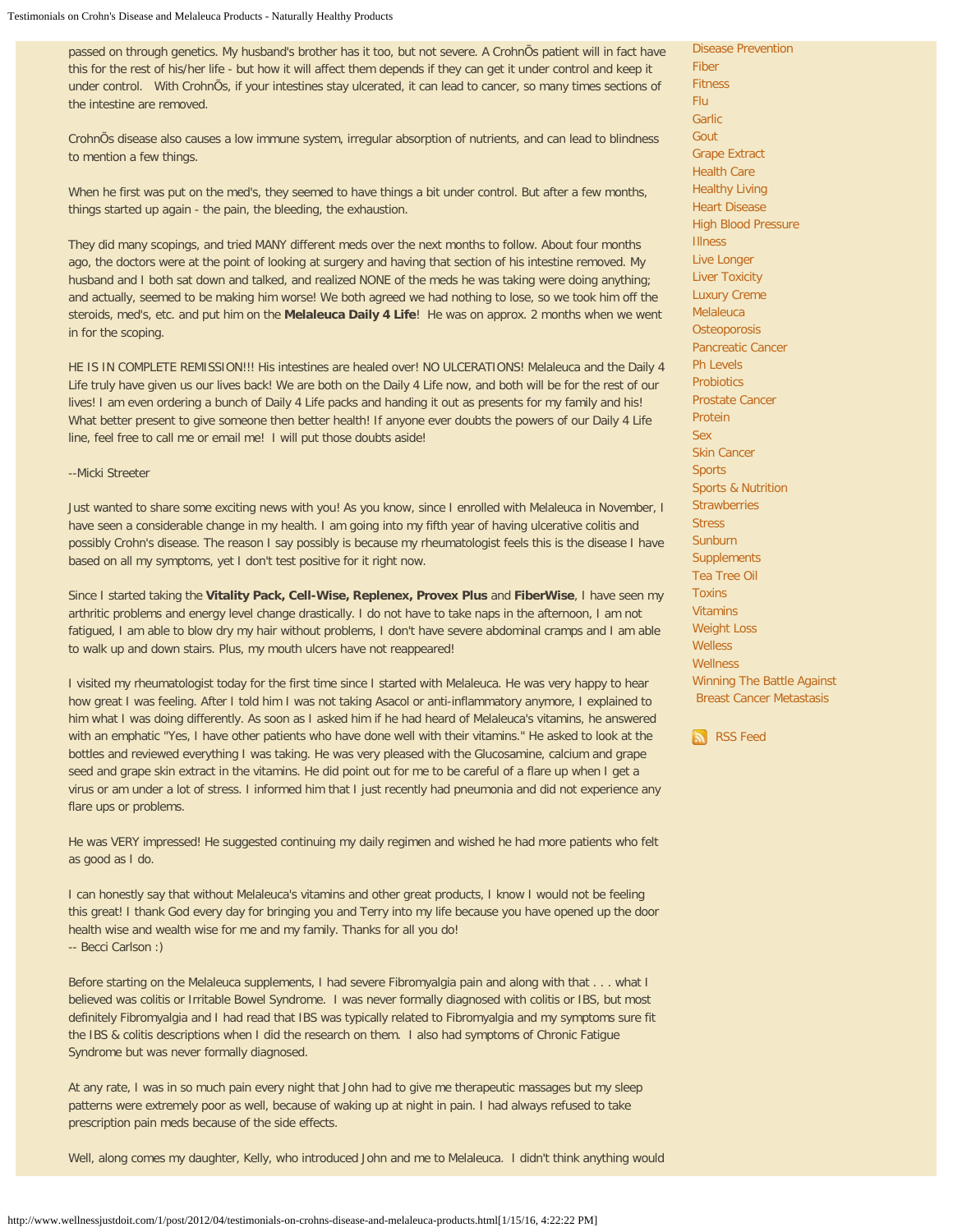$\Box$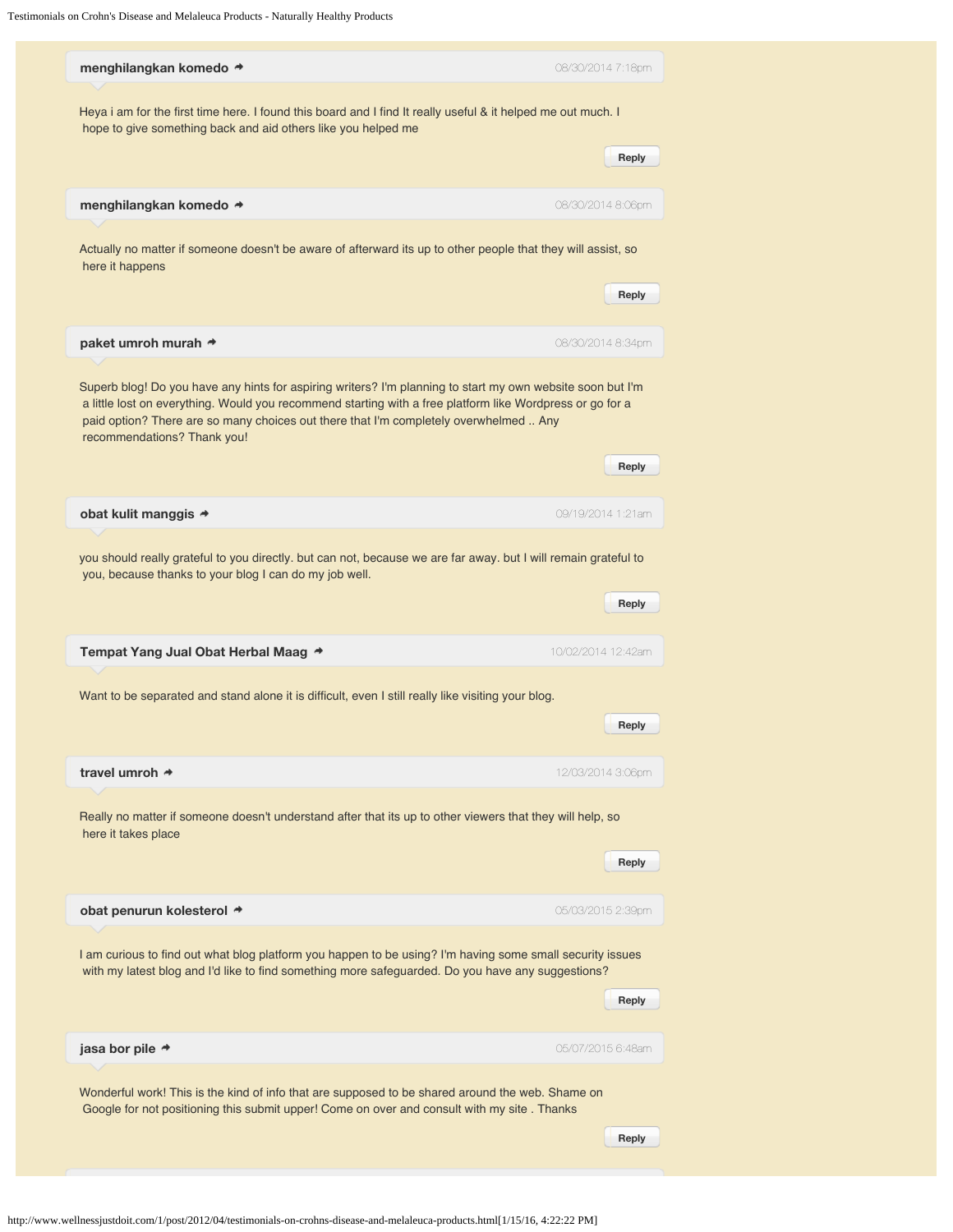Testimonials on Crohn's Disease and Melaleuca Products - Naturally Healthy Products

| klinik kecantikan kulit *                                                                                                                                                                                                                                                                   | 05/10/2015 9:15am  |  |
|---------------------------------------------------------------------------------------------------------------------------------------------------------------------------------------------------------------------------------------------------------------------------------------------|--------------------|--|
| There's definately a lot to find out about this subject. I love all of the points you made                                                                                                                                                                                                  |                    |  |
|                                                                                                                                                                                                                                                                                             | Reply              |  |
| obat untuk penyakit asam urat                                                                                                                                                                                                                                                               | 05/11/2015 3:28am  |  |
|                                                                                                                                                                                                                                                                                             |                    |  |
| Great post. I used to be checking constantly this weblog and I am impressed! Extremely helpful<br>information particularly the last phase :) I maintain such info much. I used to be seeking this particular<br>information for a very lengthy time. Thank you and good luck.               |                    |  |
|                                                                                                                                                                                                                                                                                             | Reply              |  |
| kasur busa inoac *                                                                                                                                                                                                                                                                          | 05/13/2015 12:40am |  |
| When purposely talked to discuss this article on your blog, friend I really do not believe that it must be<br>mentioned on the blog you created.                                                                                                                                            |                    |  |
|                                                                                                                                                                                                                                                                                             | Reply              |  |
| obat herbal keputihan *                                                                                                                                                                                                                                                                     | 10/05/2015 6:25am  |  |
| I am very pleased to see this article, thank you for sharing.                                                                                                                                                                                                                               |                    |  |
|                                                                                                                                                                                                                                                                                             | Reply              |  |
| Botox Treatments Chicago *                                                                                                                                                                                                                                                                  | 10/06/2015 3:48am  |  |
| Very informative post. When designing a website, you need to consider some important factors to design<br>an effective and attractive website. The design techniques you utilize on your website can play a major<br>role in making your website effective and attractive and professional. |                    |  |
|                                                                                                                                                                                                                                                                                             | Reply              |  |
| obat menurunkan kolesterol →                                                                                                                                                                                                                                                                | 12/27/2015 7:21am  |  |
| Excellent blog you have here It's difficult to find high quality writing like yours nowadays. I seriously<br>appreciate individuals like you! Take care!!                                                                                                                                   |                    |  |
|                                                                                                                                                                                                                                                                                             | Reply              |  |
|                                                                                                                                                                                                                                                                                             |                    |  |
|                                                                                                                                                                                                                                                                                             |                    |  |
| <b>Leave a Reply</b>                                                                                                                                                                                                                                                                        |                    |  |
| Name (required)                                                                                                                                                                                                                                                                             |                    |  |
| Email (not published)                                                                                                                                                                                                                                                                       |                    |  |
|                                                                                                                                                                                                                                                                                             |                    |  |
| Website                                                                                                                                                                                                                                                                                     |                    |  |
|                                                                                                                                                                                                                                                                                             |                    |  |
| <b>Comments</b>                                                                                                                                                                                                                                                                             |                    |  |
|                                                                                                                                                                                                                                                                                             |                    |  |